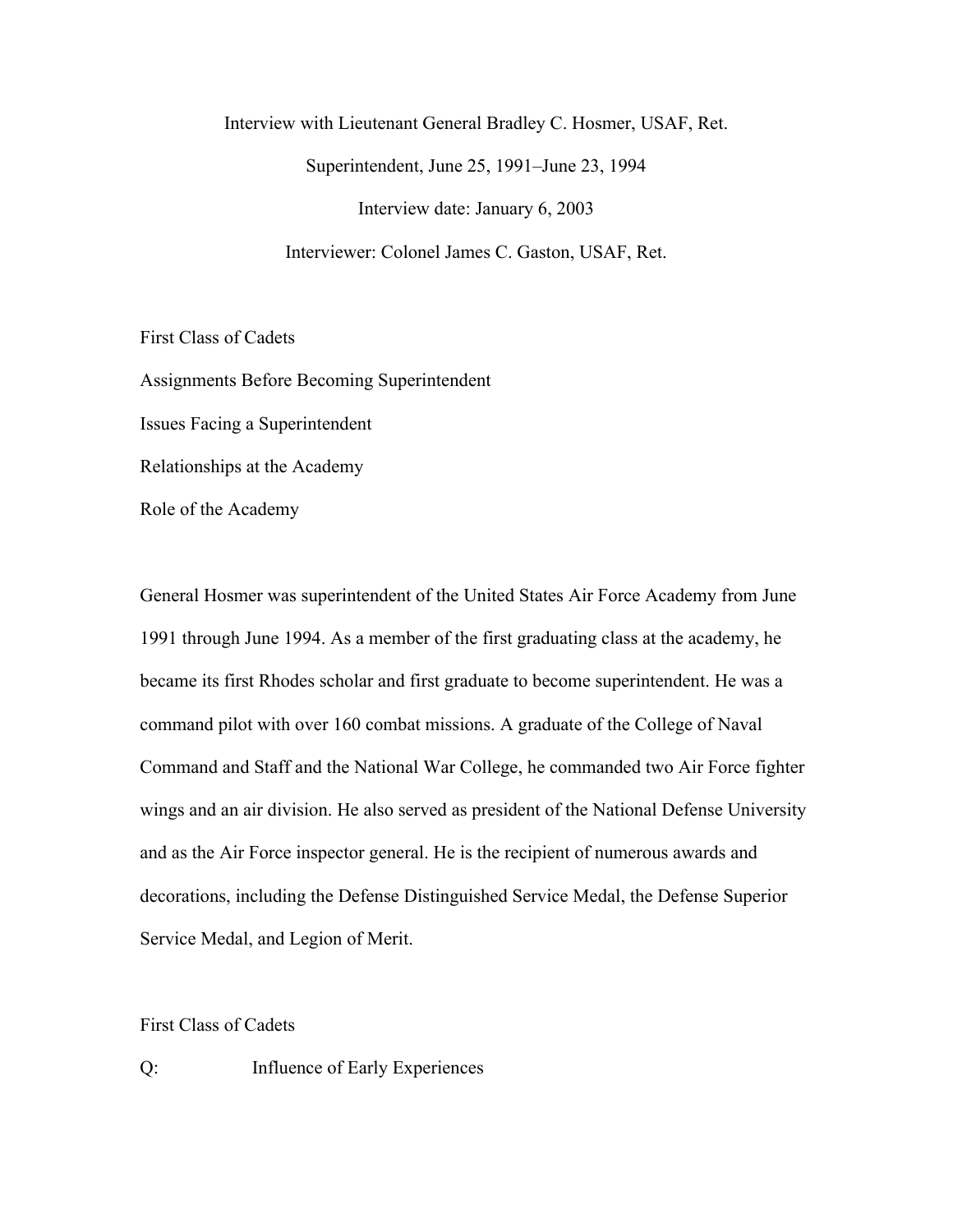General Hosmer, I would like to begin by asking about the influence of your early life experiences. Your father was a West Point graduate in the same class with General Westmoreland, General Estes, and Lieutenant General Clark (academy superintendent from 1970–1974). You entered the Air Force Academy in 1955 with the first class of cadets. Please tell us the circumstances of your coming to the academy: How did you learn of the academy? What motivated you to apply? And how well did your previous experiences prepare you for the military and academic environment at the academy?

Hosmer: Early influences are useful to talk about. Let me set out a couple of things that seem perhaps pertinent. My father was a military officer, Air Force officer, who had graduated from West Point. So I had been in the environment as a dependent. I finished high school at the age of sixteen. As I was closing on high school, my parents and I talked about college. The deal was very simple. I could go to any college that I could afford, which narrowed the choices down to the federal military academies. It was more financial than a driving interest in a military career on my part.

In those days and until about 1950, one could enlist in the military with one's parents' permission at the age of sixteen. So the game plan was going to be that I would go with my dad down to the local recruiter and sign up at the age of sixteen, expressing an interest in West Point, citing some congressional support. My dad was a North Dakota boy, and there was a North Dakota representative who would say, "Yes, maybe," which would get me to Stewart Field, which was then, as it is now, the prep school for West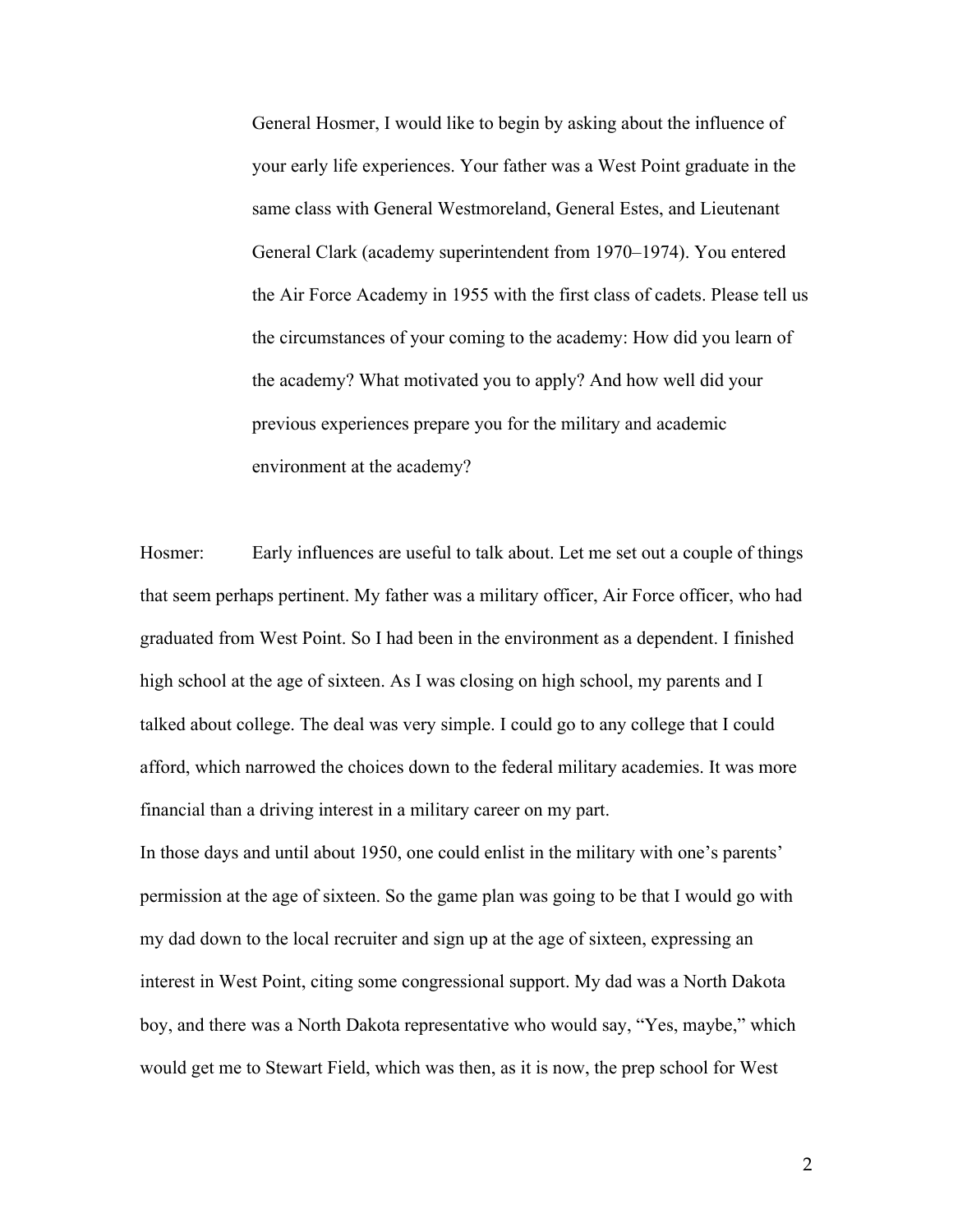Point. We were not very current with these matters because the previous three years had been spent in France, where dad was stationed with NATO. We had just returned to the United States. Here I was, a high school graduate, sixteen years old, down at the recruiter's office with my dad, and oops, the rules had changed. You could not enlist at sixteen. So that game plan disappeared instantly, and I was looking around for something to do to keep me academically tuned for when the entry exam came, next spring. We were in Washington, D. C. I had applied to go to George Washington University. I'd gone through the early entrance process there. Then we got a flyer in the mail, advertising one of the prep schools in Washington. Since my goal was fairly narrow—which was to remain current enough academically to be able to do well in the competitive exams for entry into West Point or Annapolis—any would do. It was less expensive, and seemed like a better choice than GWU. So my folks said they would stake me to the prep school, and off I went.

In the course of that year, actually the first semester, an announcement came out that there was going to be an Air Force Academy. There I was, one might say, in a holding position. There was going to be an Air Force Academy, and I had an incentive to take the exams. The incentive was that at this prep school an award was given of \$200 to any student who scored at the top in the "Presidential" competitive exams. "Presidentials" were the label for academy appointments awarded to sons of regular officers. There was a good-sized group of us, and that was always a marketing domain for the prep schools, so they'd use first place awards for advertising. I figured I could get three cracks at this instead of two. So I took the Air Force Academy exams as well, and I was given appointments to all three academies.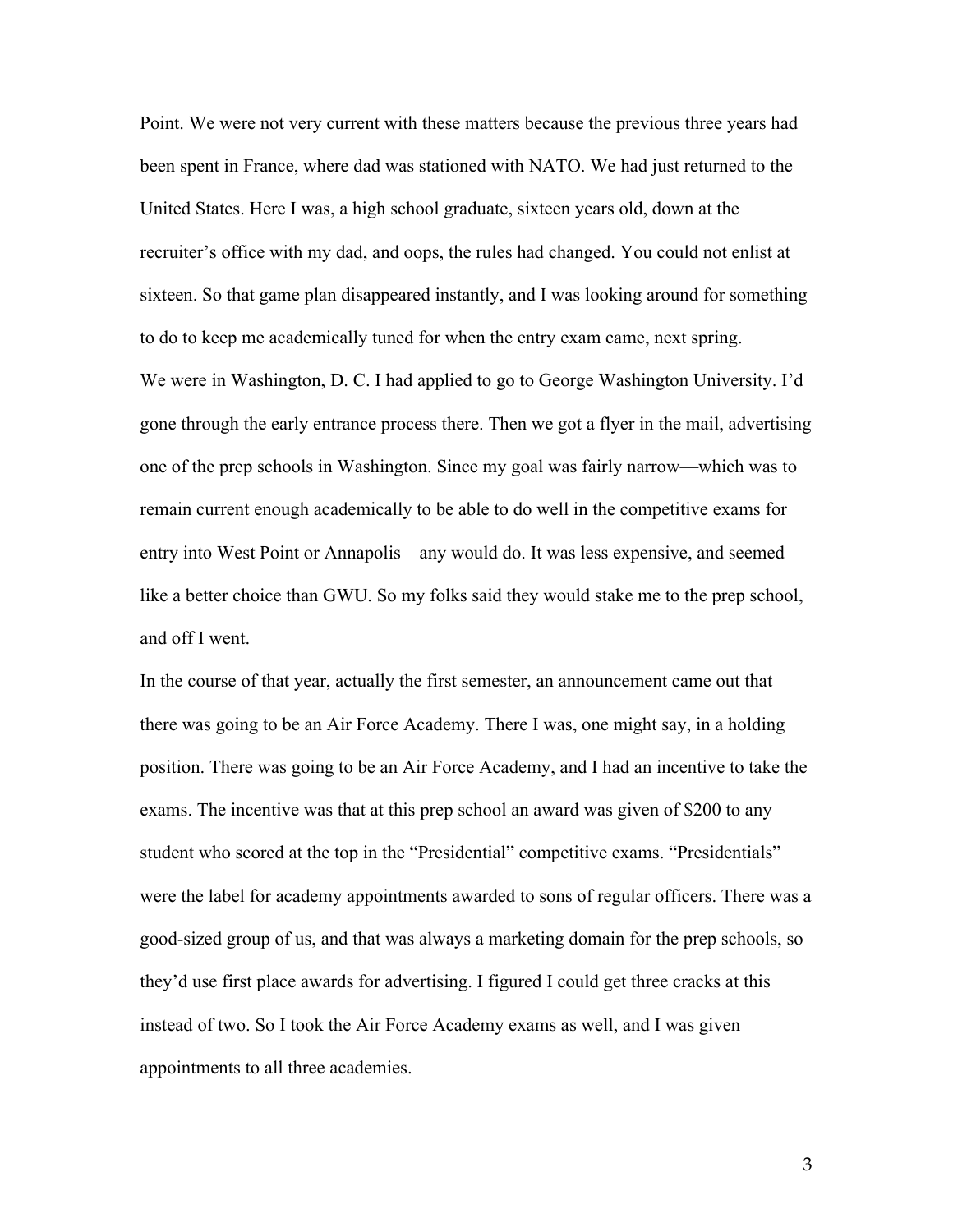When it came time to make a commitment, I decided the Air Force really made more sense because of the spirit of adventure as much as anything. It would be a new school. The high school I had gone to in Paris was a new school. It was established the year my family arrived in Paris. I liked all that turbulence and that unsettled atmosphere and anticipated that it would be a more interesting experience to go through the shakedown period of building a new academy with its open-ended potential. So Air Force it was.

### Q: Entering the Academy

You entered the academy at Lowry Air Force Base in Denver on Monday, July 11, 1955. The day included administrative processing, drill rehearsal, and a nationally televised dedication ceremony. Please tell us what you recall most vividly about that day.

Hosmer: The first day at the academy, as you say, was very busy. The main imprint left with me was a day of drill. Of course there was the issuing of the bunny suits, as we called them, the blue overalls and hats. But it was drill, drill, drill. Pretty clearly the ATO's, the air training officers, and the administration were focused on making that opening ceremony a success. We were going to march into the opening ceremony, so we had to march. We had a few hours to figure out how to march as a group, so that's what we did: drill.

I have one other clear recollection. I had driven up with a classmate who lived in San Antonio. I was visiting him, getting ready to come. We drove together to Denver, and we got there a day early. The opening of the academy had some orientation, public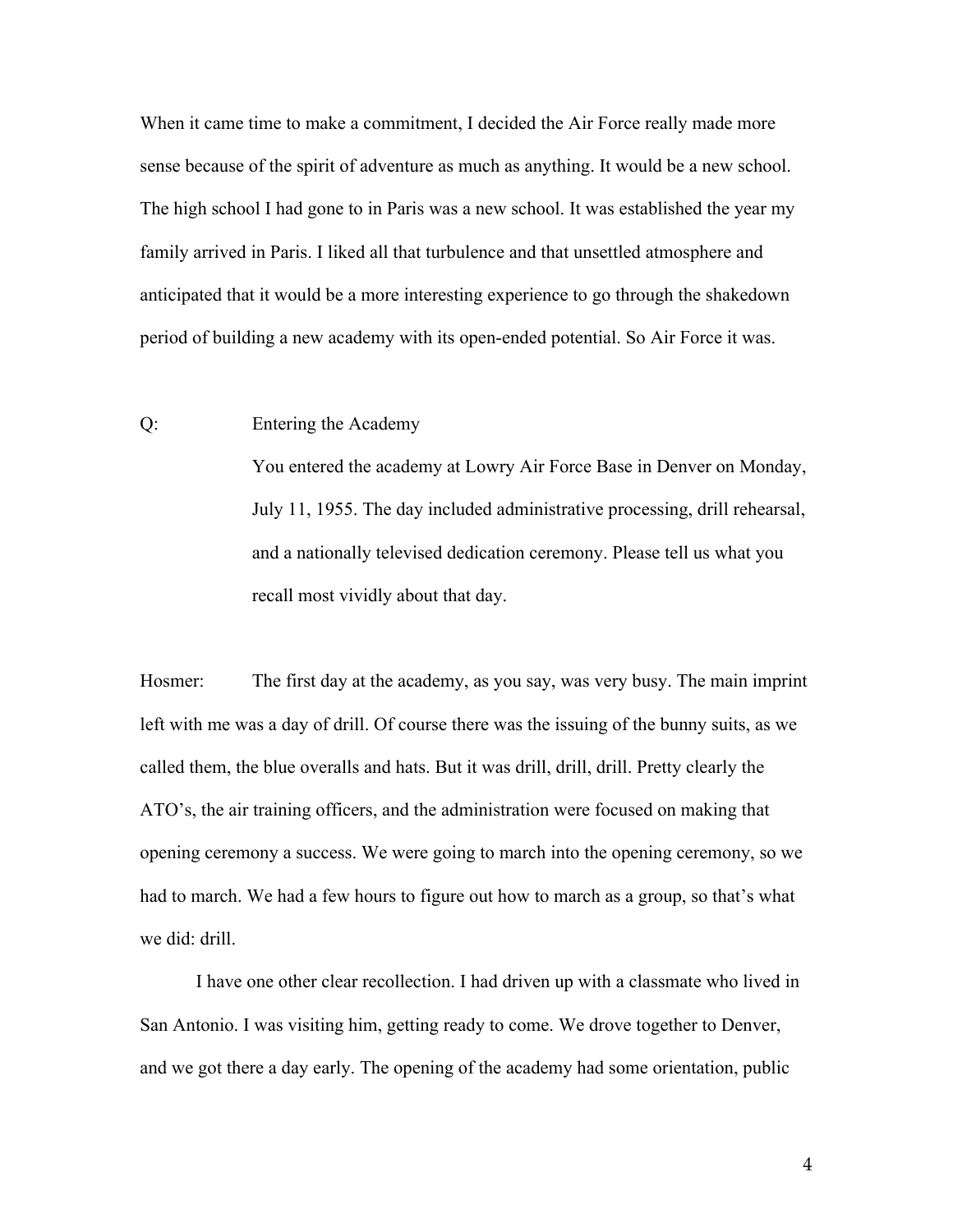exposure events, available. This was a big deal, "They're starting up." There were ATO's around as guides, and we went to look. One of the exhibits we went to was a room, a cadet room set up as a model of what the cadet room would be like. There was an ATO there, an officer named Ray Battle, who was at that time a first lieutenant. He was courteous and friendly. We were three, the two of us and my classmate's mother. Lieutenant Battle was the soul of gentlemanly conduct. So as we were leaving I said to him, "Well, see you tomorrow."

He said, "You won't see me, but you'll know I'm there." He was exactly right. The next day—the "first day"—we knew the ATO's were there, mostly by hearing them.

> The other thing about opening day that I recall vividly is I really wanted to look at the air show. But after that day's training it was "eyes front and center." We were sitting at a rigid attention through the whole show. I can remember noticing a couple of my classmates' heads beginning to move toward the end of the air show. So I thought, "Hmmm," and I got a look at a series of cargo planes streaming down initial doing three-sixty overheads, pitching out and landing. I think they were C-123's. That's the only part of the air show I remember seeing because we were all "straight and level" sitting at attention.

# Q: Original Senior Staff

The original academy staff included the superintendent, Lieutenant General Hubert Harmon; the dean of faculty, Brigadier General Don Zimmerman; the commandant of cadets, Colonel Robert Stillman; and the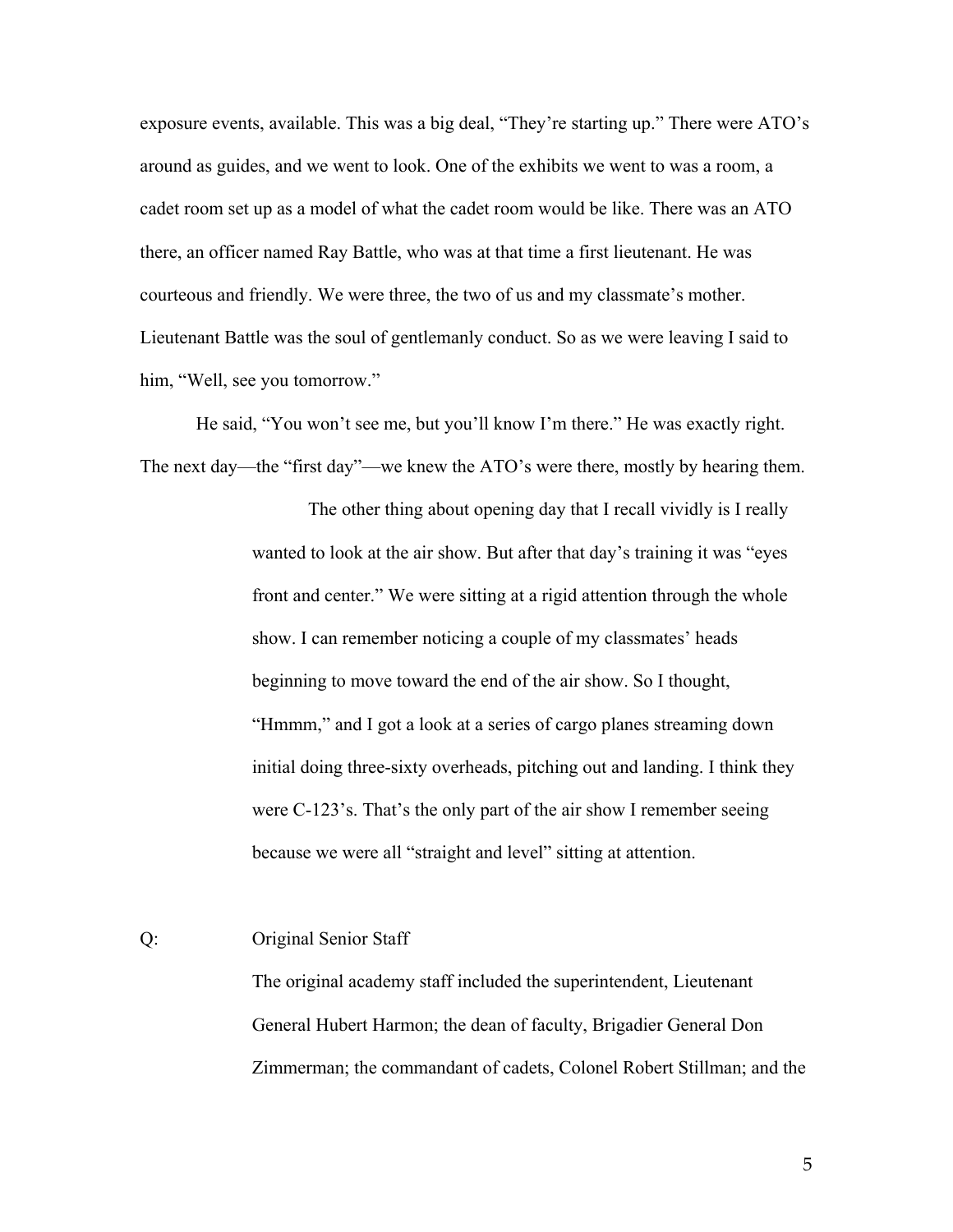director of athletics, Colonel Robert Whitlow. Please tell us how much you saw of these officers and give us thumbnail sketches from a cadet's viewpoint.

Hosmer: The senior officers at the academy, as you might expect, were rather remote personages. I never saw General Zimmerman. I saw General Harmon, I think, only months later, well after academics started. General Stillman was a frequent presence because he would join us in the dining hall. You wouldn't see much of him, or hear him. Now and again he would make a presentation at the break point in the middle of the meal. But he was around. I remember seeing him as a colonel, before his promotion to brigadier general was effective. Whitlow: I was not an intercollegiate athlete, so I saw very little of Colonel Whitlow.

> General Harmon, when I did come in contact with him, was a friendly, open, approachable person, very likable, did not talk business with cadets at all. He did not take the trouble to establish a distance with a cadet, at least with the groups that I saw him with. But neither did he talk about academy business or anything of that sort. That was not what he was about. General Stillman, the reverse. He seemed a kind of distant, foreboding person, but he was interested in the academy and in cadet reactions to questions—he was on alert to hear things. As I came to know both of them a lot better later, I saw that both were similar in many respects. Both were the soul of integrity. Both focused on the academy and what needed to be done to make it as good as it could be. Both just had a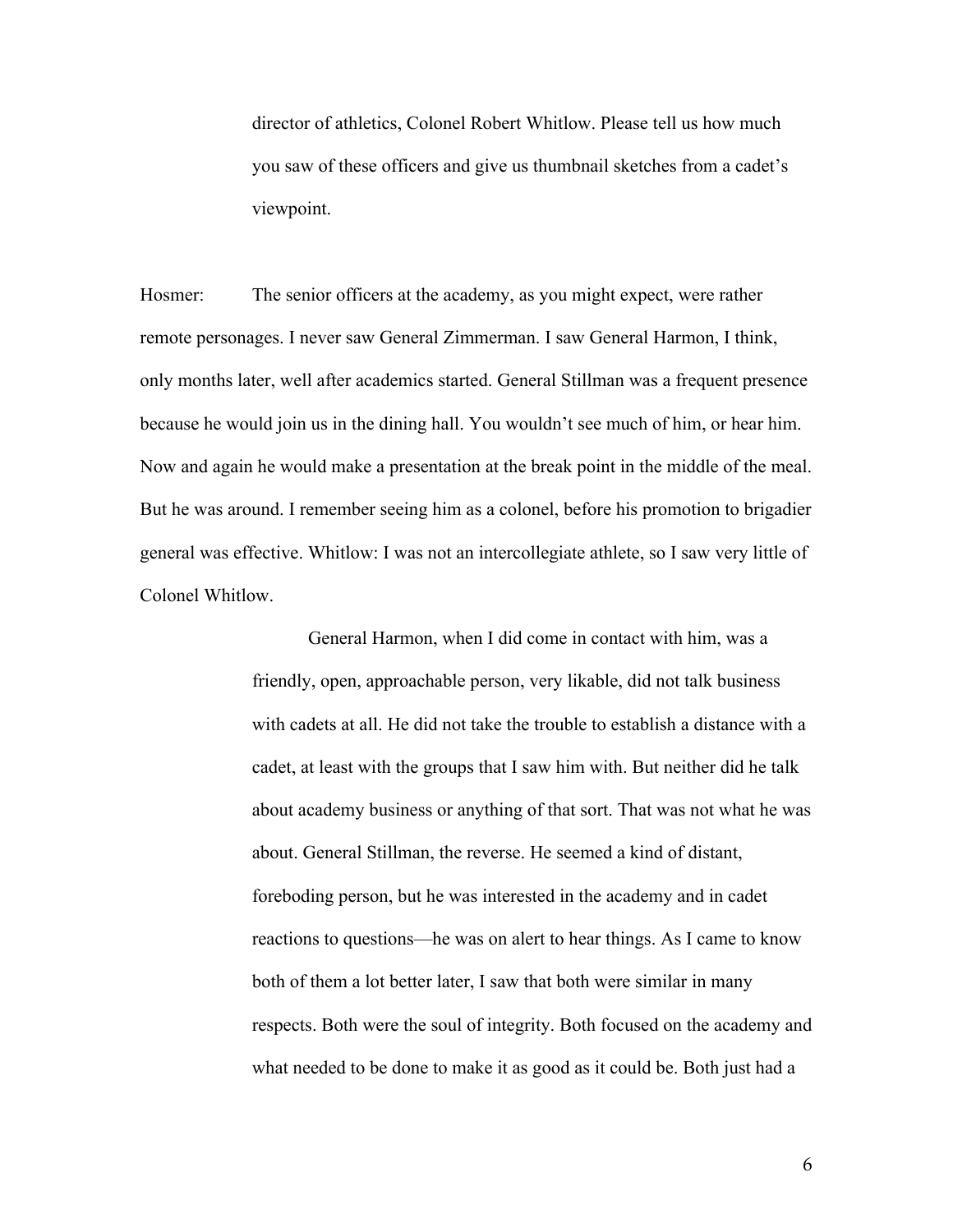slightly different view of what their role with the cadets should be, which was what we saw at first. I would agree with them.

#### Q: Air Training Officers

Early plans were to provide upper classmen for your class by transferring some cadets and midshipmen from West Point and Annapolis. But the Air Staff decided in 1954 to use Air Force second lieutenants as surrogates for upper classmen. How would you describe the relationship between these air training officers, or ATO's, and the first class of cadets?

Hosmer: The ATO's and the Class of 1959 had a very interesting relationship. There was a lot of humor involved because they came out-of-role as first classmen occasionally. The fundamental, first point was, as upper classmen, they were not bound by cadet regulations. We were, and they were not. That served to balance somewhat the fact that we had a heavy numerical advantage. There were 300 of us and about sixty-five, if I recall correctly, of them, the first group. So we did have a numerical advantage, and we used that to some effect. Of course there was a constant friction. We're talking about infractions that were really small stuff, like wandering down the hall at the wrong time or not asking permission to do thus and so. But it was a source of amusement to us to be bound by cadet regulations and to see the ATO's drifting in at two and three o'clock in the morning after they'd had a day out in Denver, then seeing the after effects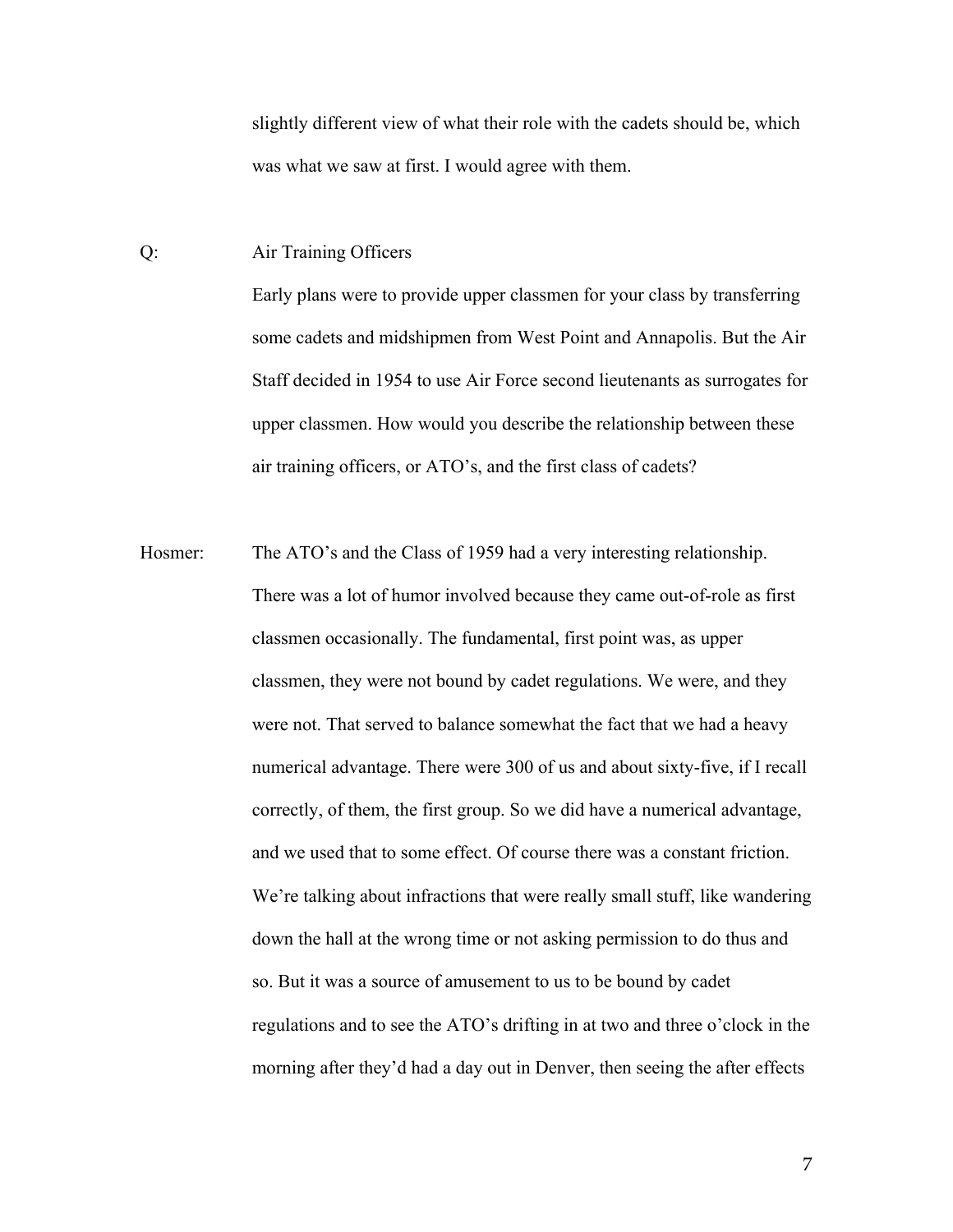of that in the morning. They were very good people. Many are still closely associated with the class; they are associate members of the AOG and have a very high place in the Class of 1959's notion of positive influences at the academy.

- Q: Do you recall any particular ones with whom you were associated?
- Hosmer: Ray Battle was one, an early squadron commander of mine. A few of them I felt honored to retire, such as Jack Doran and Elmer Biersack. Others include Jim Clendenen, George Gary, Art Harre, Blair Hennessey, Jack O'Donnell.
- Q: Several lost their lives that first year.
- Hosmer: Yes. George Fredrick, John Malanaphy, Bev Parrish.
- Q: And Jerry O'Malley some years later.
- Hosmer: We all thought the world of Jerry O'Malley. Of course he was the first ATO to get married. There's that old story about some ATO later commenting to his own wife that he did not notice what she had said because he was watching Diane O'Malley hang out the laundry. She was a point of attraction. But O'Malley was a striking person then, and he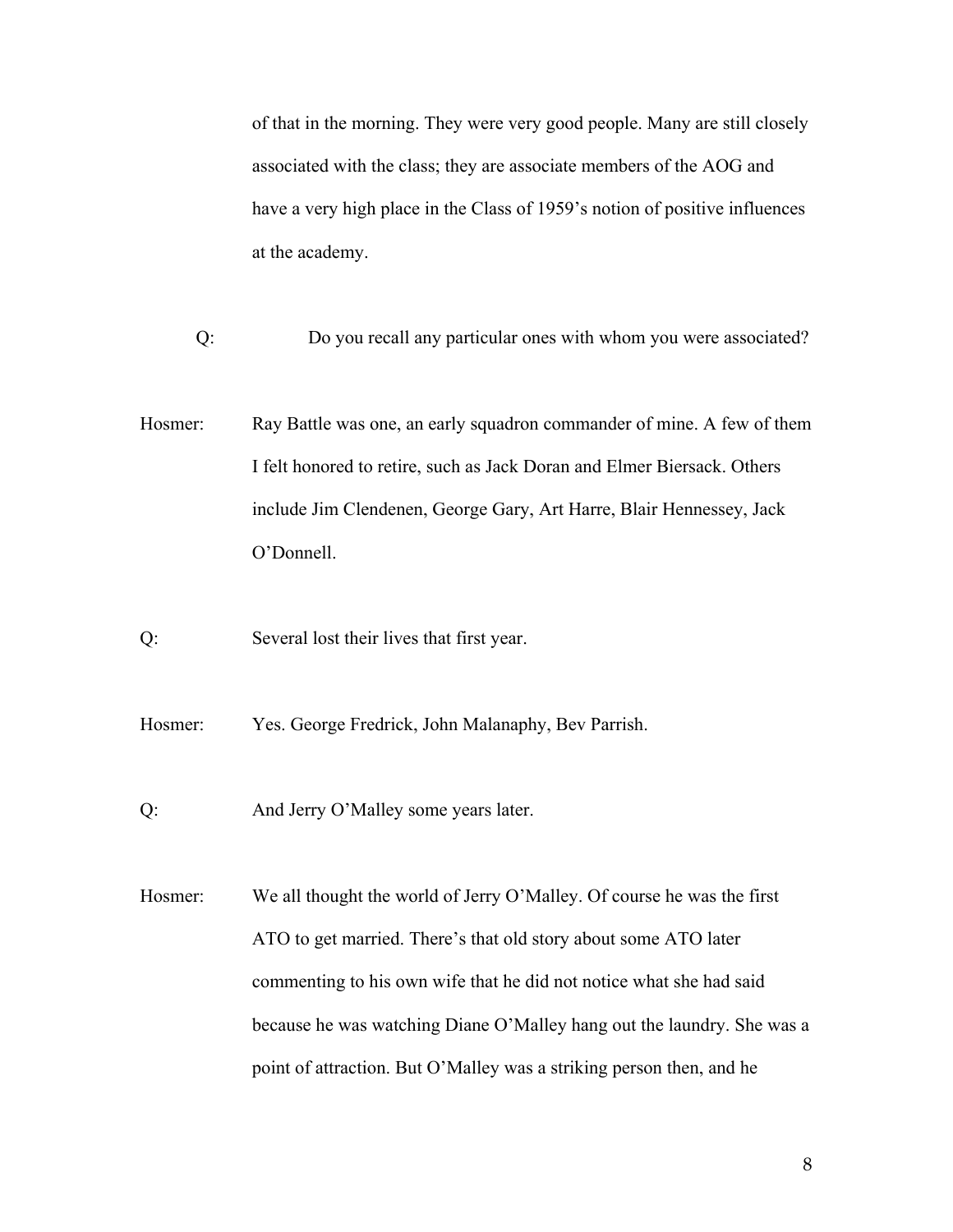remained striking. There have been dozens of things written about O'Malley and his charisma and leadership style. Just to offer a thought here in passing—part of it, at least, was the extreme level of trust that he instantly conveyed to a subordinate if he trusted you. It was really quite remarkable.

I had an encounter with then Colonel O'Malley many years later. This would have been in the seventies—'73, '74, that era. For reasons related to what I was doing in Washington at the time—I was on the Air Staff—I found myself at Castle Air Force Base for about a three-day quickie orientation. I was a very green selectee for full colonel at the time. The wing commander invited me to dinner, and he said, "I've got an old friend coming through town. We'll eat at the club. Care to join us?"

I said, "Sure."

It turned out the old friend was Jerry O'Malley, who was at that time driving south from Beale Air Force Base, where he had just left the command of one wing, down to a base by L. A. where he was going to take command of a different wing.

> We fell into conversation. I had seen this man only once or twice since graduation, just in passing. In the course of that conversation he said, "You know, I'm looking for a D. O. You want to come and be my D.O.?" I had to decline, but I was struck by the fact that this was a genuine offer. He trusted me. He was willing to offer that job in a new wing based on trust. I was stunned by that, but that sticks with you, that level of trust. We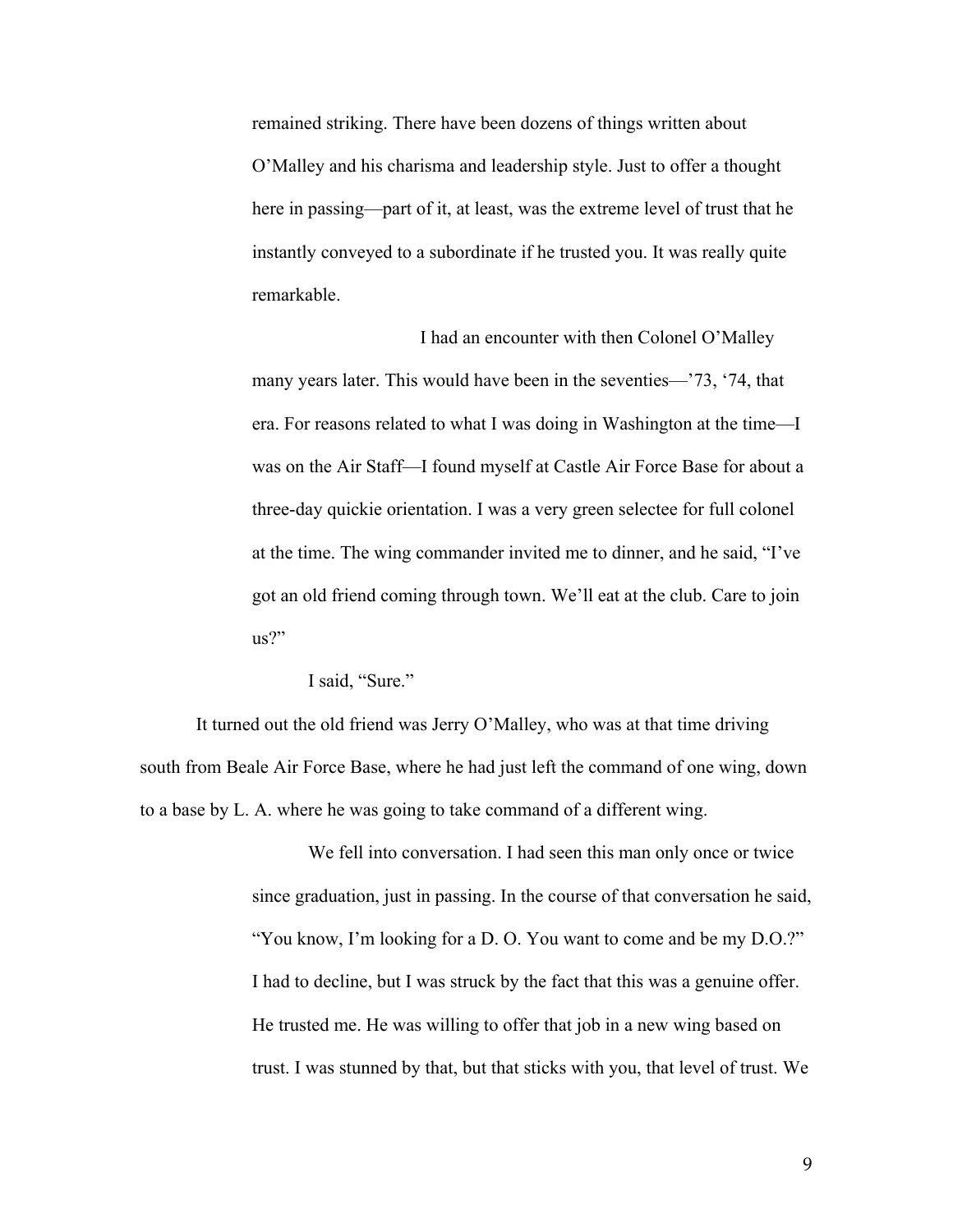worked together again later, of course. He was the commander of PACAF at the time that I was the planner out there. The same thing continued. If he trusted you, he trusted you. It was really quite something. Other ATO's did quite well, none quite as well in their careers as Jerry O'Malley.

## Q: First Academic Year

Academic studies began in September after years of effort devoted to the academy curriculum. By September 21, 137 cadets (nearly half your class) were deficient. At about that time the athletic director calculated that cadets had only one minute and forty seconds of unscheduled time per day. Yet the deputy commandant noted about a month later that several cadets with previous college were contemplating resigning because, "they were not pushed enough by academics to retain their interest." On December 1 the first dean of faculty, General Zimmerman, left the academy to be succeeded eventually by Colonel Robert McDermott. What do you recall about that first academic year?

Hosmer: The first period of academics was pretty intense. I didn't recall that a large number of us were academically deficient. Doesn't surprise me, but I didn't recall that. Remember that, academically, the transition from high school level to college level was a pretty sharp transition. I think all of us thought we'd be under water for a while. The academics were challenging, and of course there were the daily recitations, the daily grade. You couldn't fall behind, so the pressure was high universally.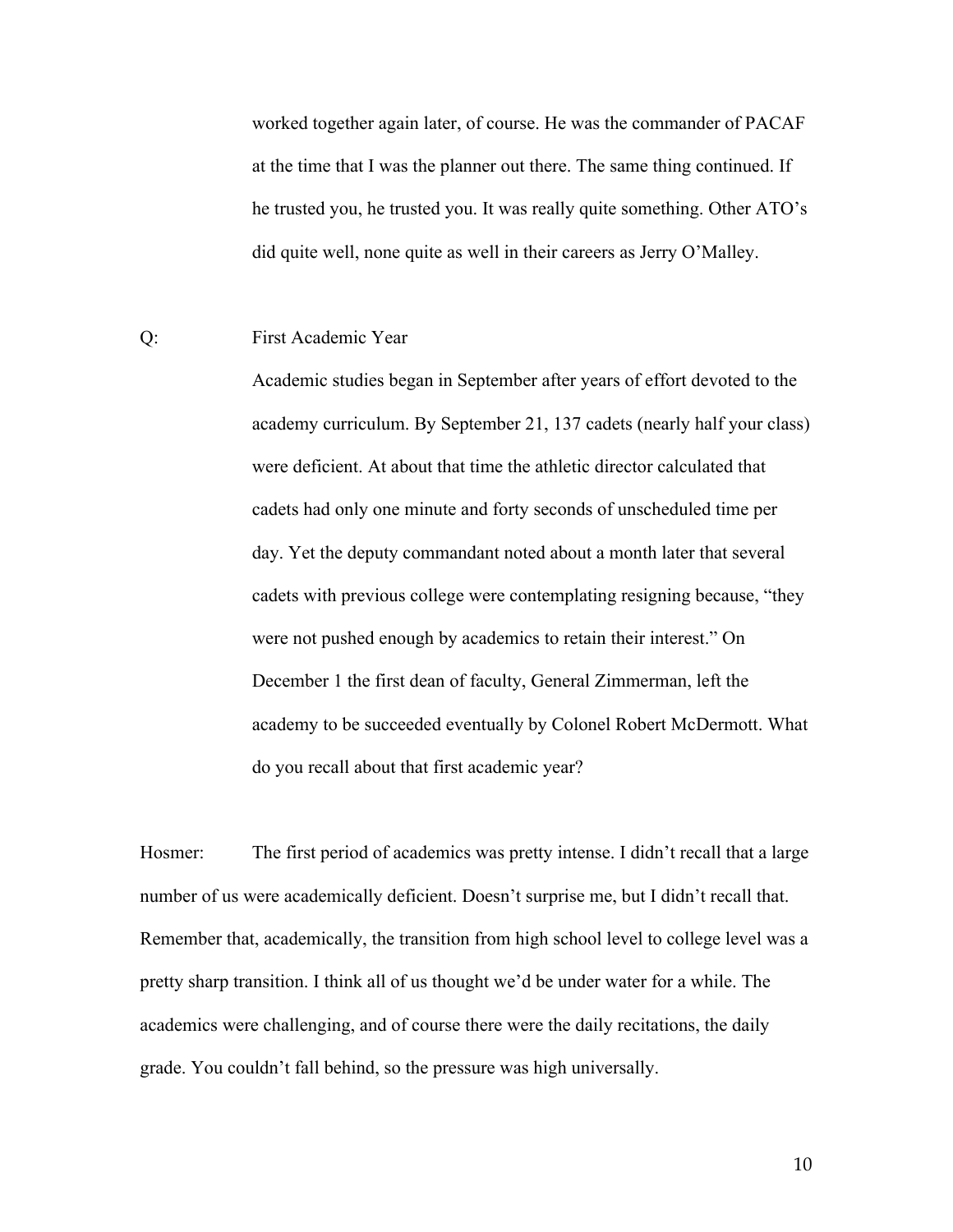One of the things that I do recall about that early period is that the practice of cadet tutoring became established very quickly and comprehensively. This was a matter of helping your chums. If there were a handful of people there in your corner of the dormitory who were academically deficient, that didn't mean only *they* were working hard. That meant *everybody* was working hard, because you were trying to help bail them out. The practice of group study for a group of people who were in trouble or who wanted help became established. I found myself teaching a lot of my classmates. If you weren't having much trouble with a subject and others did, you tried to help.

Val Bourque was one of my early failures. I was unable to help him stay in the class. Van Inwegen was another who graduated with the Class of 1960. I think we all felt that responsibility. There was a strong sense of community, you might say, a strong unitintegrity sense that this was a community problem, and if a cadet was in trouble, it was up to us all to help fix it.

> I was rather surprised when I came back as superintendent to learn that the practice of cadet tutoring had virtually disappeared. Because of the formality of the march through different levels of academic trouble, the role of the officer instructor's engagement in extra instruction had become quite rigid. A cadet understood that if he got in trouble, his will to succeed was to some extent measured by the time he spent with his instructor in extra instruction. Well, that put strong pressure on cadets to go over to the academic building, make appointments with officer instructors from the faculty, and spend whatever time they could to dig out of trouble—as opposed to cadet instruction. Nonetheless, it surprised me. In those early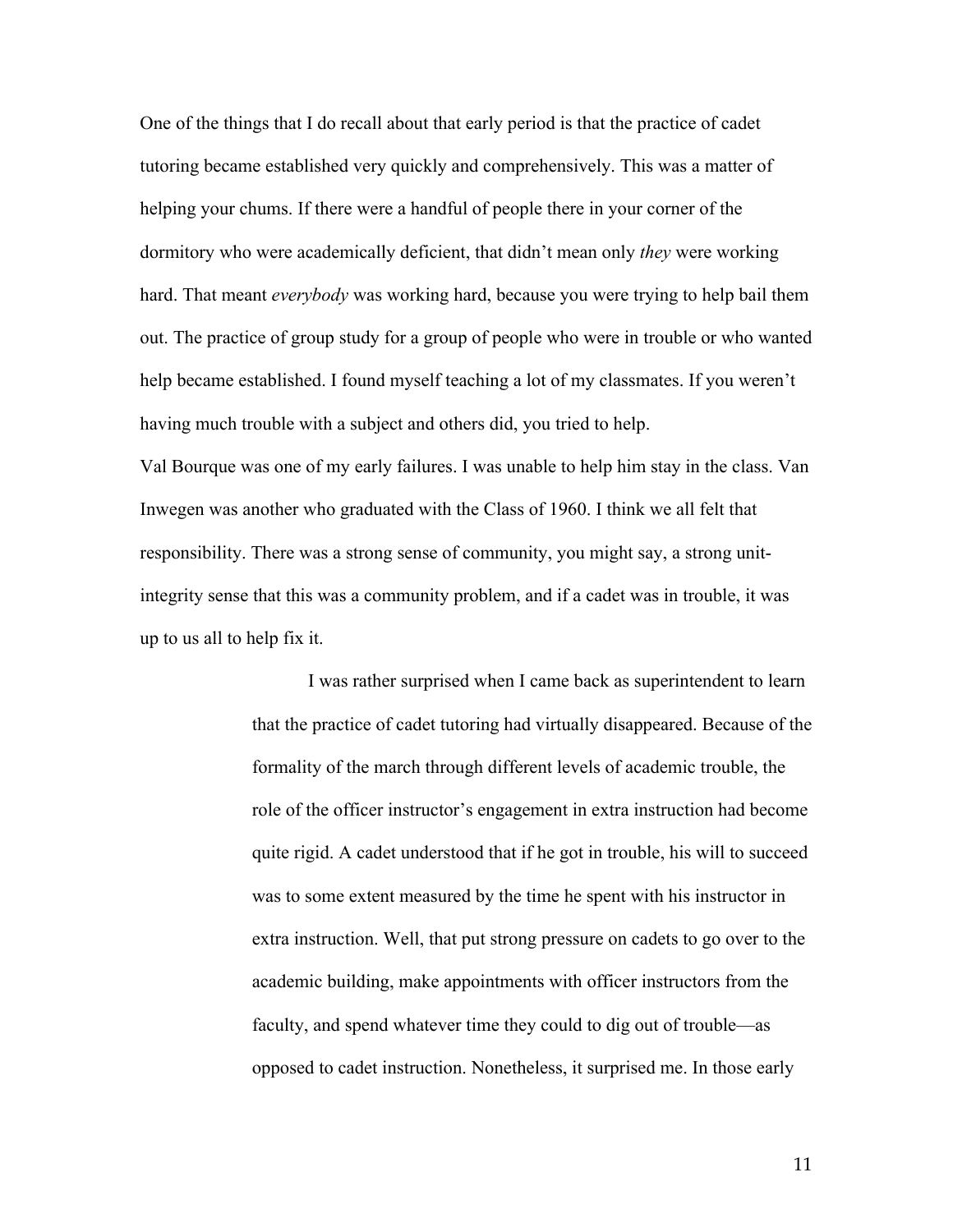years it was relatively rare for a cadet to seek out officer instruction until he had some particular reason to. The default approach was to find a classmate who was comfortable in the subject and who could communicate with you and learn from him what worked for you. So that's my dominant memory of that first semester, helping a lot of people, because I was lucky and wasn't having a lot of trouble.

- Q: How did the practice begin, the practice of cadets tutoring cadets?
- Hosmer: Spontaneous, I think. I suspect it was simply a matter of discussions, probably on the weekend, which was the only unstructured time you had. "Does anybody have an idea how to solve this problem or work this issue?" Or, "What do you think about this exam that's coming up?" You start sharing ideas, and pretty quickly those who are in trouble and those who can be helpful come to recognize each other and link up. Of course there's a little more to it than that. There's also communication. I might be able to speak and help effectively Smith and can't get through at all to Jones. Jones has a much better time with Brown who can get it across to him. So the communication links had to work as well. But it was, as far as I can recall, spontaneous.
- Q: Was it the practice in those days to have the same exam given on successive days?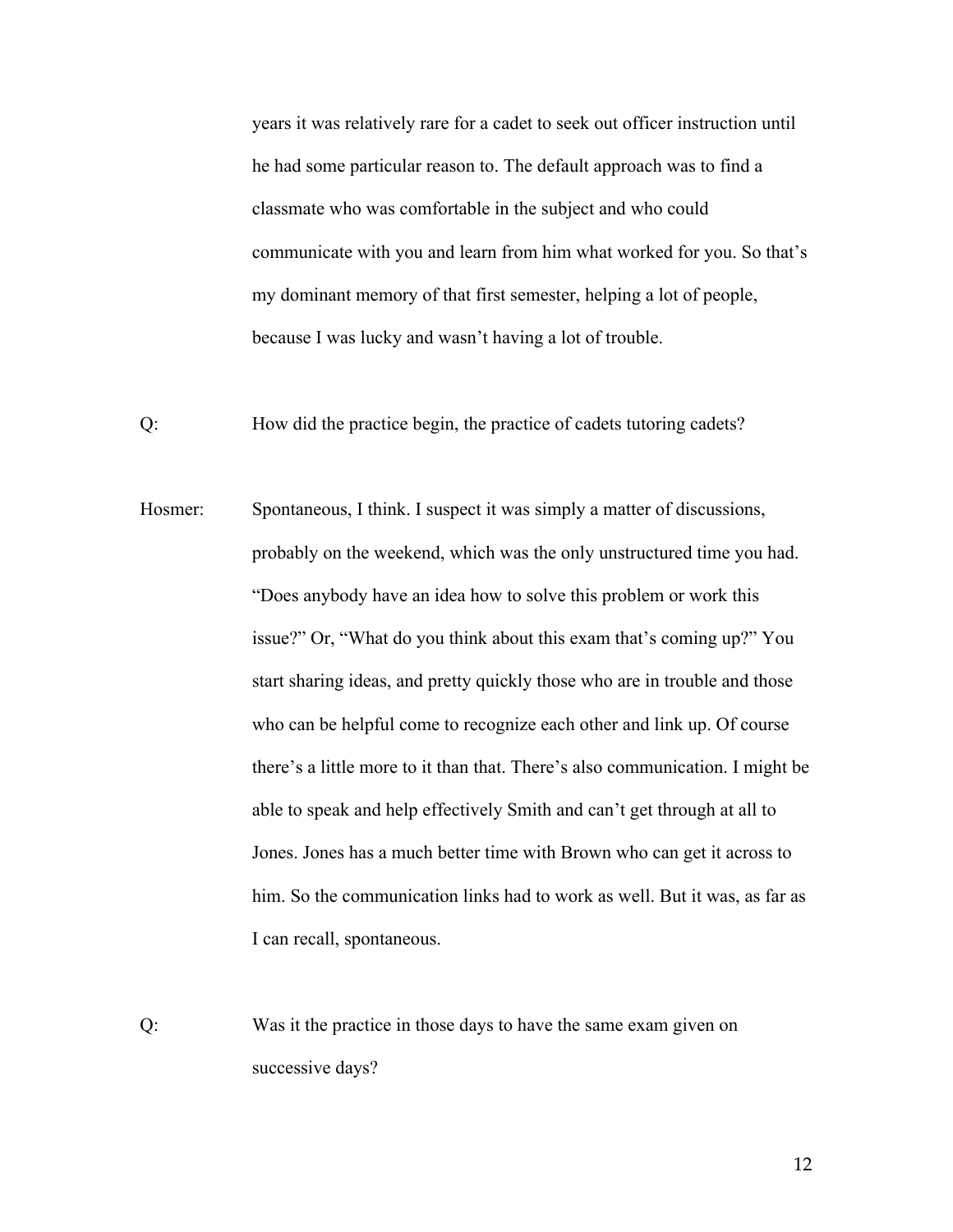Hosmer: The practice at that time was that you took the exam whenever the class came up in the routine schedule, which meant that since the schedule was spread across two days, half the wing would get it on the first day and half the wing would get it on the second. The exam might in some circumstance be early and late on one day, but typically it was day one and day two. That simply was not a concern. First of all, the honor code and your responsibilities under it were understood very rigidly. But we were helped in this, because in those days everybody took the same program. The accelerated and then enhanced and then optional variations only began in our second year, perhaps in the second semester, and then only for a small group at first. So during the very opening semesters, everybody in one squadron was on the same schedule. What that meant was, within your organization everyone took tests at the same time. So in my flight and my squadron there was no potential conflict at exam times. Life is not nearly so simple now.

## Q: Origin of the Honor Code

As a member of the first class of cadets you had a unique viewpoint from which to see the honor code come into being. Please tell us what you recall about the beginning of the code: How was the code introduced to your class? And how did your class decide to adopt what was basically the West Point code?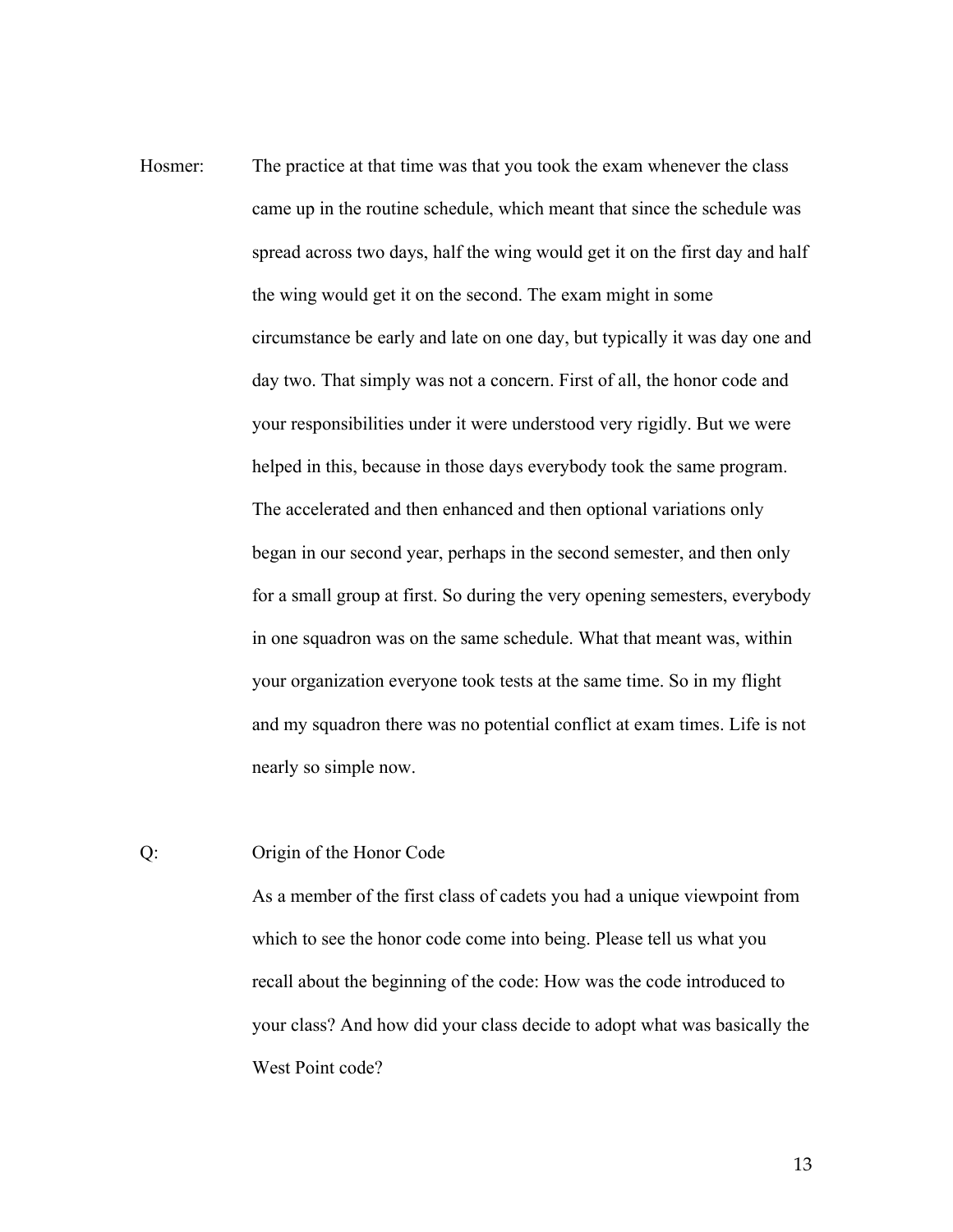Hosmer: I'm not a good source on the early honor code because I had lived with the military environment, the Air Force environment, all my life. My dad was a West Point graduate and happened to have been an honor rep. I had some sense of the character of the honor code, the nature of it, and its role in the military. I considered an honor code a foregone conclusion. This was never a question in my own mind. For that reason I didn't pay as close attention to what was going on, probably, as most of my classmates.

> I can recall that the opening discussion was during fourth class summer, and then-Captain Bill Yancey made a presentation in the cadet theater to all the cadets on the honor code. At a later stage, classmate Gerry Garvey did the same thing. I'm not sure Gerry Garvey's presentation was before our vote. I think it may have been after our vote. I'm just not very clear about that. You'll find much better reports from other classmates. There was discussion about the toleration clause, and Captain Yancey went into that in some length, that there are different ways to do this: "The West Point way is this. The Annapolis way is this. My views are thus and so. Here are the implications as I understand them." As I say, I didn't pay a lot of attention to that because to me this is all "stocking stuffers." It is filling in extra choices, but the right choice is pretty clear.

Q: Do you remember the vote?